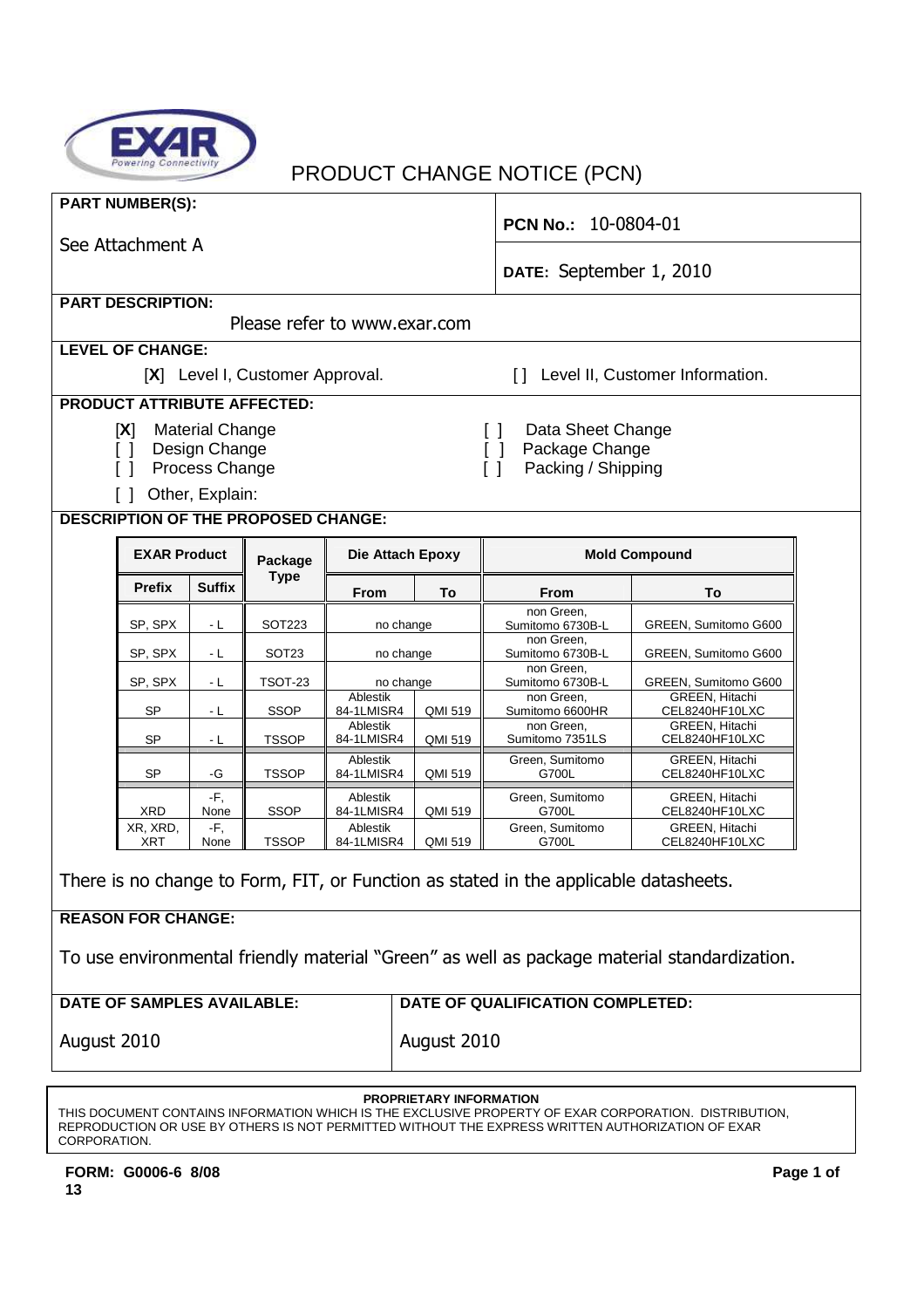

| <b>ESTIMATED CHANGE DATE OR DATE</b><br>CODE:                                                                                                                                                                                                        | <b>SUPPORTING DATA:</b>     |                                                                                                           |
|------------------------------------------------------------------------------------------------------------------------------------------------------------------------------------------------------------------------------------------------------|-----------------------------|-----------------------------------------------------------------------------------------------------------|
| October 2010                                                                                                                                                                                                                                         | <b>Qualification Report</b> |                                                                                                           |
| <b>STANDARD DISTRIBUTION</b><br>[X]                                                                                                                                                                                                                  | $\lceil$ $\rceil$           | <b>CUSTOM DISTRIBUTION</b>                                                                                |
| PERSON TO CONTACT WITH QUESTIONS:                                                                                                                                                                                                                    |                             |                                                                                                           |
| <b>LISA BEDARD</b><br><b>Exar Corporation</b><br>1 Holiday Avenue<br>West Tower, Suite 450<br>Pointe-Claire, Quebec H9R 5N3<br>Tel: (514) 429-1010 ext 210<br>Fax: (514) 695-2548<br>lisa.bedard@exar.com<br>Please acknowledge receipt of this PCN. |                             |                                                                                                           |
|                                                                                                                                                                                                                                                      |                             |                                                                                                           |
| Acknowledged:                                                                                                                                                                                                                                        |                             |                                                                                                           |
| Signature                                                                                                                                                                                                                                            |                             |                                                                                                           |
| <b>Printed Name</b>                                                                                                                                                                                                                                  |                             |                                                                                                           |
| Company                                                                                                                                                                                                                                              |                             |                                                                                                           |
| <b>Title</b>                                                                                                                                                                                                                                         |                             |                                                                                                           |
| <b>Date</b>                                                                                                                                                                                                                                          |                             |                                                                                                           |
| Approved $\Box$                                                                                                                                                                                                                                      |                             | Not Approved   (Approved/Not Approved section not applicable and should be removed for all Level II PCNs) |
|                                                                                                                                                                                                                                                      |                             |                                                                                                           |

#### **PROPRIETARY INFORMATION**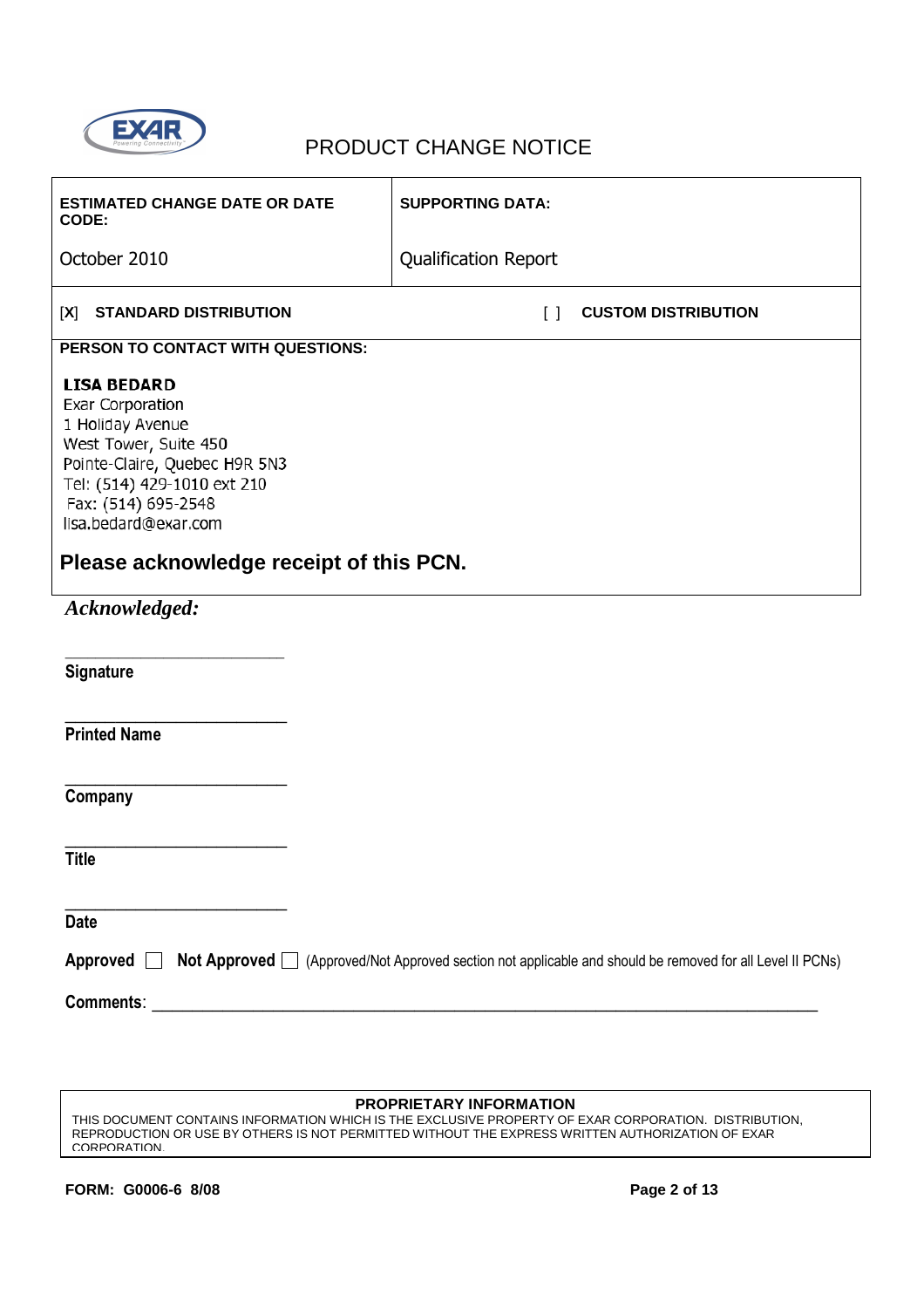

### **ATTACHMENT A**

| <b>PRODUCT</b>      | <b>PACKAGE TYPE</b> | <b>LEAD COUNT</b> |
|---------------------|---------------------|-------------------|
| SPX1521M3-L-3-3     | SOT-223             | 3                 |
| SPX1521M3-L-3-3/TR  | SOT-223             | 3                 |
| SPX1521M3-L-5-0     | SOT-223             | 3                 |
| SPX1521M3-L-5-0/TR  | SOT-223             | 3                 |
| SPX2945M3-L-3-3     | SOT-223             | 3                 |
| SPX2945M3-L-3-3/TR  | SOT-223             | 3                 |
| SPX2945M3-L-5-0     | SOT-223             | 3                 |
| SPX2945M3-L-5-0/TR  | SOT-223             | 3                 |
| SPX2954AM3-L-5-0    | SOT-223             | 3                 |
| SPX2954AM3-L-5-0/TR | SOT-223             | 3                 |
| SPX2954M3-L-3-3     | SOT-223             | 3                 |
| SPX2954M3-L-3-3/TR  | SOT-223             | 3                 |
| SPX2954M3-L-5-0     | SOT-223             | 3                 |
| SPX2954M3-L-5-0/TR  | SOT-223             | 3                 |
| SPX3940AM3-L-1-8    | SOT-223             | 3                 |
| SPX3940AM3-L-1-8/TR | SOT-223             | 3                 |
| SPX3940AM3-L-2-5    | SOT-223             | 3                 |
| SPX3940AM3-L-2-5/TR | SOT-223             | 3                 |
| SPX3940AM3-L-3-3    | SOT-223             | 3                 |
| SPX3940AM3-L-3-3/TR | SOT-223             | 3                 |
| SPX3940AM3-L-5-0    | SOT-223             | 3                 |
| SPX3940AM3-L-5-0/TR | SOT-223             | 3                 |
| SPX3940M3-L-2-5     | SOT-223             | 3                 |
| SPX3940M3-L-2-5/TR  | SOT-223             | 3                 |
| SPX3940M3-L-3-3     | SOT-223             | 3                 |
| SPX3940M3-L-3-3/TR  | SOT-223             | 3                 |
| SPX3940M3-L-5-0     | SOT-223             | 3                 |
| SPX3940M3-L-5-0/TR  | SOT-223             | 3                 |

#### **PROPRIETARY INFORMATION**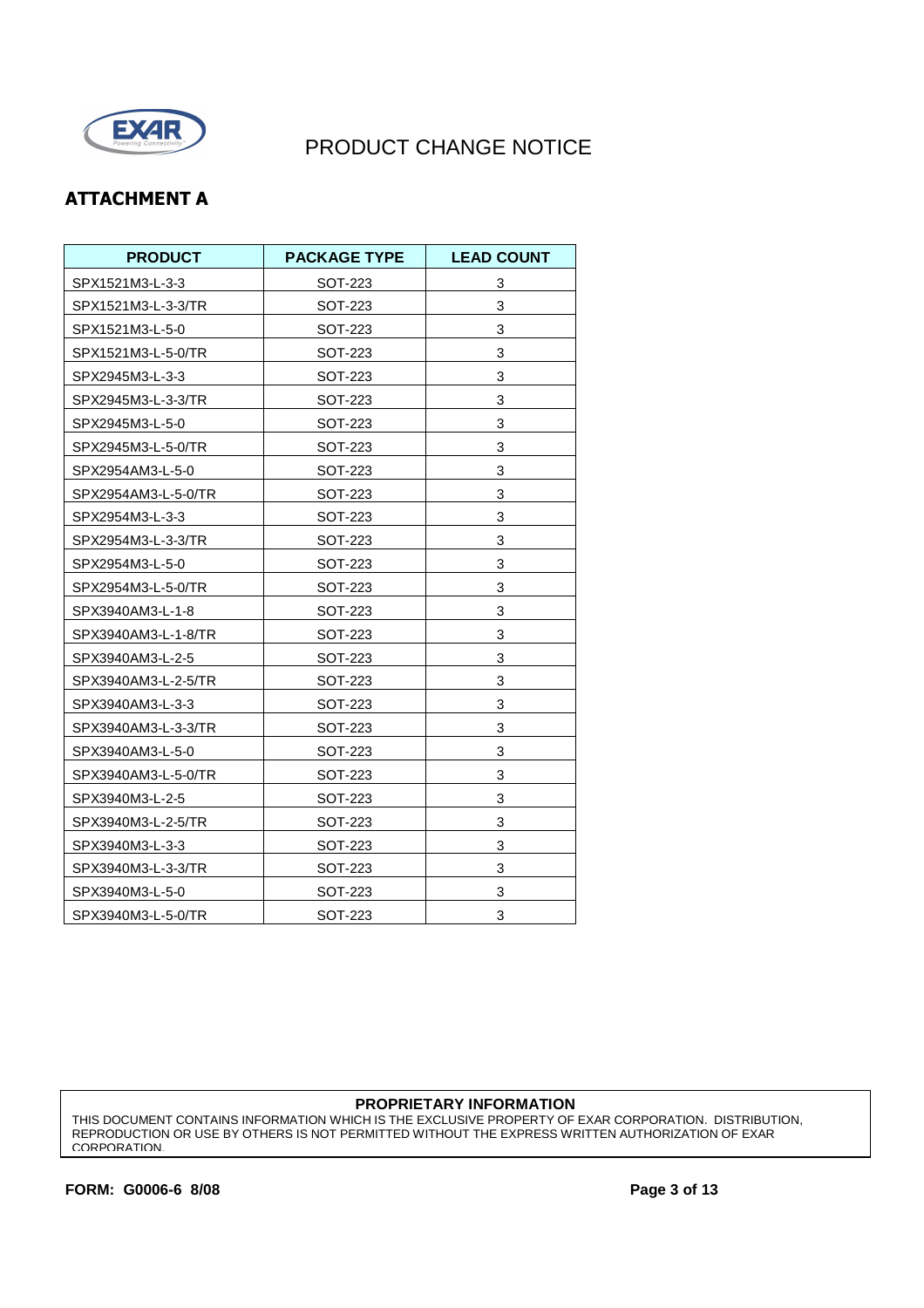

**ATTACHMENT A (con't)**

| <b>PRODUCT</b>      | <b>PACKAGE TYPE</b> | <b>LEAD COUNT</b> |
|---------------------|---------------------|-------------------|
| SP6200EM5-L-3-0     | SOT-23              | 5                 |
| SP6200EM5-L-3-0/TR  | SOT-23              | 5                 |
| SP6201EM5-L-1-5     | <b>SOT-23</b>       | 5                 |
| SP6201EM5-L-1-5/TR  | SOT-23              | 5                 |
| SP6201EM5-L-1-8     | SOT-23              | 5                 |
| SP6201EM5-L-1-8/TR  | SOT-23              | 5                 |
| SP6201EM5-L-2-5     | <b>SOT-23</b>       | 5                 |
| SP6201EM5-L-2-5/TR  | SOT-23              | 5                 |
| SP6201EM5-L-2-85    | SOT-23              | 5                 |
| SP6201EM5-L-2-85/TR | SOT-23              | 5                 |
| SP6201EM5-L-3-0     | SOT-23              | 5                 |
| SP6201EM5-L-3-0/TR  | SOT-23              | 5                 |
| SP6201EM5-L-3-3     | SOT-23              | 5                 |
| SP6201EM5-L-3-3/TR  | SOT-23              | 5                 |
| SP6201EM5-L-5-0     | SOT-23              | 5                 |
| SP6201EM5-L-5-0/TR  | <b>SOT-23</b>       | 5                 |
| SP6203EM5-L         | SOT-23              | 5                 |
| SP6203EM5-L/TR      | <b>SOT-23</b>       | 5                 |
| SP6203EM5-L-2-5     | SOT-23              | 5                 |
| SP6203EM5-L-2-5/TR  | SOT-23              | 5                 |
| SP6203EM5-L-2-8     | SOT-23              | 5                 |
| SP6203EM5-L-2-8/TR  | SOT-23              | 5                 |
| SP6203EM5-L-2-85    | SOT-23              | 5                 |
| SP6203EM5-L-2-85/TR | SOT-23              | 5                 |
| SP6203EM5-L-3-0     | SOT-23              | 5                 |
| SP6203EM5-L-3-0/TR  | SOT-23              | 5                 |
| SP6203EM5-L-3-3     | SOT-23              | 5                 |
| SP6203EM5-L-3-3/TR  | SOT-23              | 5                 |
| SP6205EM5-L         | SO 1-23             | 5                 |
| SP6205EM5-L/TR      | SOT-23              | 5                 |
| SP6205EM5-L-1-8     | SOT-23              | 5                 |
| SP6205EM5-L-1-8/TR  | SOT-23              | 5                 |
| SP6205EM5-L-2-5     | SOT-23              | 5                 |
| SP6205EM5-L-2-5/TR  | SOT-23              | 5                 |

#### **PROPRIETARY INFORMATION**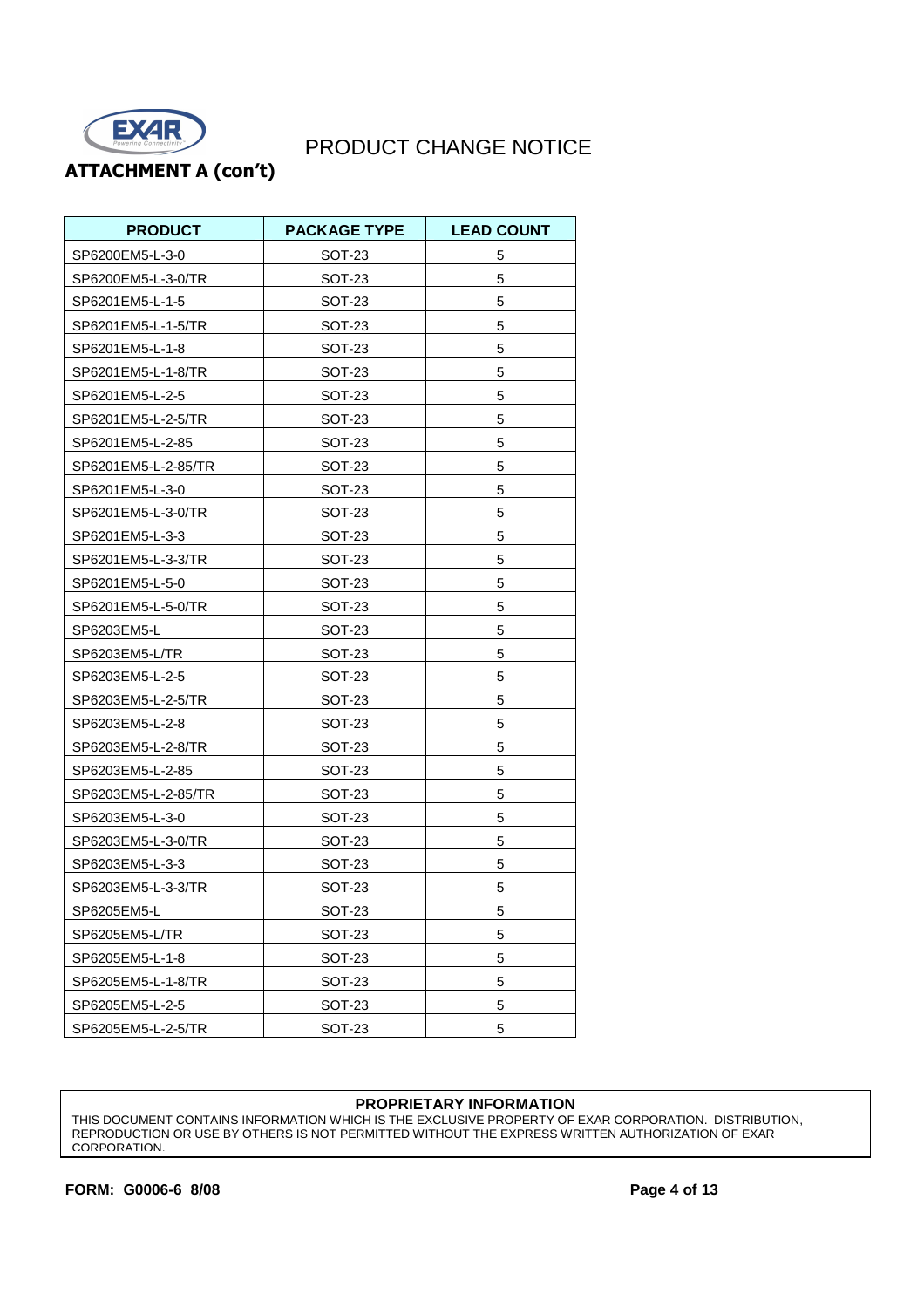

### **ATTACHMENT A (con't)**

| <b>PRODUCT</b>      | <b>PACKAGE TYPE</b> | <b>LEAD COUNT</b> |
|---------------------|---------------------|-------------------|
| SP6205EM5-L-2-8     | SOT-23              | 5                 |
| SP6205EM5-L-2-8/TR  | SOT-23              | 5                 |
| SP6205EM5-L-2-85    | SOT-23              | 5                 |
| SP6205EM5-L-2-85/TR | SOT-23              | 5                 |
| SP6205EM5-L-3-0     | SOT-23              | 5                 |
| SP6205EM5-L-3-0/TR  | <b>SOT-23</b>       | 5                 |
| SP6205EM5-L-3-3     | <b>SOT-23</b>       | 5                 |
| SP6205EM5-L-3-3/TR  | SOT-23              | 5                 |
| SP6641AEK-L-3-3     | SOT-23              | 5                 |
| SP6641AEK-L-3-3/TR  | SOT-23              | 5                 |
| SP6641AEK-L-5-0     | <b>SOT-23</b>       | 5                 |
| SP6641AEK-L-5-0/TR  | SOT-23              | 5                 |
| SP6641BEK-L-3-3     | SOT-23              | 5                 |
| SP6641BEK-L-3-3/TR  | SOT-23              | 5                 |
| SP6641BEK-L-5-0     | SOT-23              | 5                 |
| SP6641BEK-L-5-0/TR  | SOT-23              | 5                 |
| SPX3819M5-L         | SOT-23              | 5                 |
| SPX3819M5-L/TR      | <b>SOT-23</b>       | 5                 |
| SPX3819M5-L-1-2     | SOT-23              | 5                 |
| SPX3819M5-L-1-2/TR  | <b>SOT-23</b>       | 5                 |
| SPX3819M5-L-1-5     | SOT-23              | 5                 |
| SPX3819M5-L-1-5/TR  | SOT-23              | 5                 |
| SPX3819M5-L-1-8     | SOT-23              | 5                 |
| SPX3819M5-L-1-8/TR  | SOT-23              | 5                 |
| SPX3819M5-L-2-5     | SOT-23              | 5                 |
| SPX3819M5-L-2-5/TR  | SOT-23              | 5                 |
| SPX3819M5-L-3-0     | SOT-23              | 5                 |
| SPX3819M5-L-3-0/TR  | SOT-23              | 5                 |
| SPX3819M5-L-3-3     | SOT-23              | 5                 |
| SPX3819M5-L-3-3/TR  | SOT-23              | 5                 |
| SPX3819M5-L-5-0     | SOT-23              | 5                 |
| SPX3819M5-L-5-0/TR  | SOT-23              | 5                 |
| SPX5205M5-L         | SOT-23              | 5                 |
| SPX5205M5-L/TR      | SOT-23              | 5                 |
| SPX5205M5-L-1-2     | SOT-23              | 5                 |

#### **PROPRIETARY INFORMATION**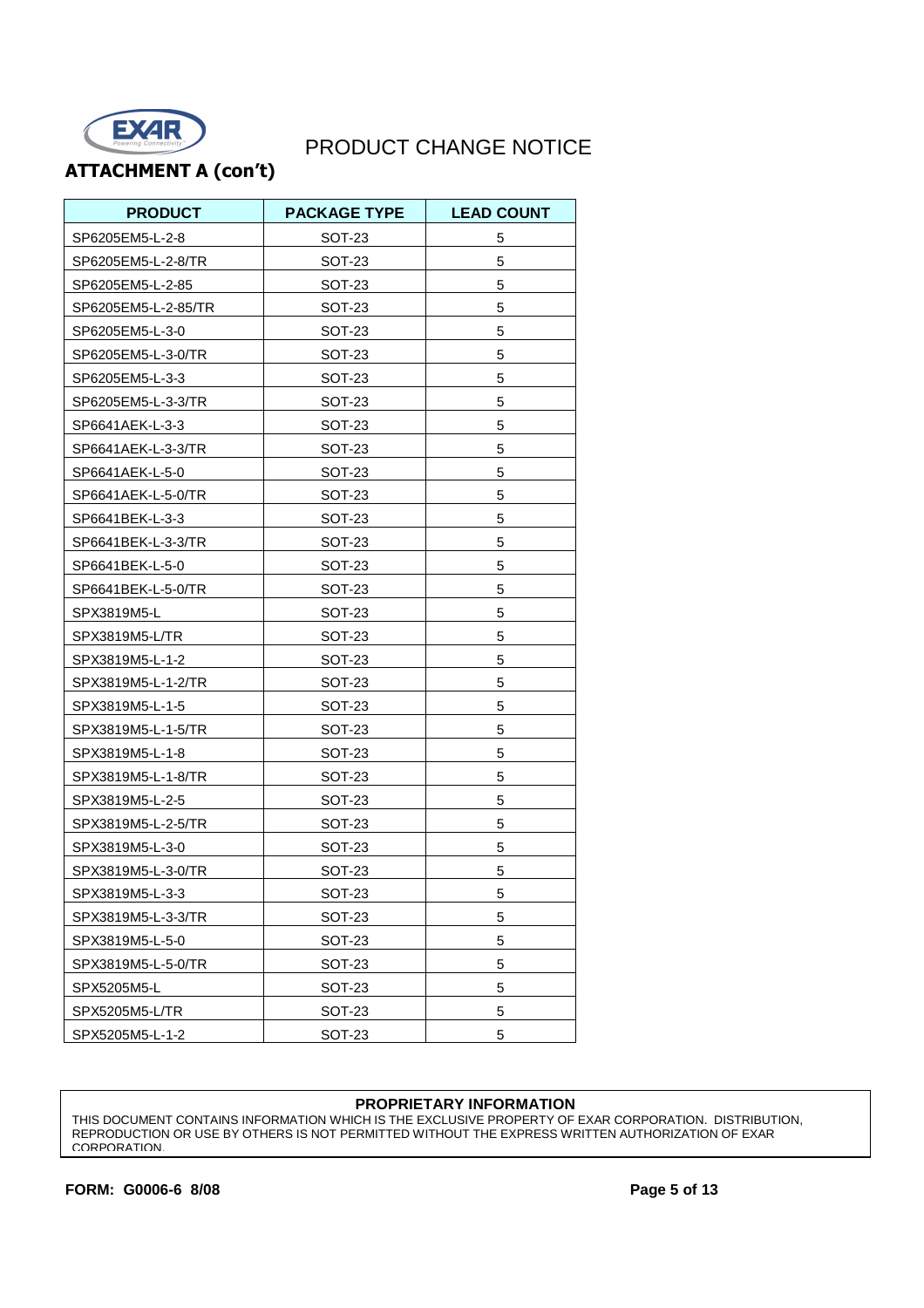

**ATTACHMENT A (con't)** 

| <b>PRODUCT</b>     | <b>PACKAGE TYPE</b> | <b>LEAD COUNT</b> |
|--------------------|---------------------|-------------------|
| SPX5205M5-L-1-2/TR | SOT-23              | 5                 |
| SPX5205M5-L-1-8    | SOT-23              | 5                 |
| SPX5205M5-L-1-8/TR | SOT-23              | 5                 |
| SPX5205M5-L-2-5    | <b>SOT-23</b>       | 5                 |
| SPX5205M5-L-2-5/TR | <b>SOT-23</b>       | 5                 |
| SPX5205M5-L-3-0    | <b>SOT-23</b>       | 5                 |
| SPX5205M5-L-3-0/TR | <b>SOT-23</b>       | 5                 |
| SPX5205M5-L-3-3    | <b>SOT-23</b>       | 5                 |
| SPX5205M5-L-3-3/TR | SOT-23              | 5                 |
| SPX5205M5-L-5-0    | <b>SOT-23</b>       | 5                 |
| SPX5205M5-L-5-0/TR | SOT-23              | 5                 |
| SP619EK-L          | <b>SOT-23</b>       | 5                 |
| SP619EK-L/TR       | <b>SOT-23</b>       | 5                 |
| SP7120BEK-L        | <b>SOT-23</b>       | 5                 |
| SP7120BEK-L/TR     | <b>SOT-23</b>       | 5                 |
| SP7121EK-L         | <b>SOT-23</b>       | 5                 |
| SP7121EK-L/TR      | <b>SOT-23</b>       | 5                 |
| SP7122AEK-L        | SOT-23              | 5                 |
| SP7122AEK-L/TR     | SOT-23              | 5                 |
| SP7122BEK-L        | SOT-23              | 5                 |
| SP7122BEK-L/TR     | SOT-23              | 5                 |

| <b>PRODUCT</b>  | <b>PACKAGE TYPE</b> | <b>LEAD COUNT</b> |
|-----------------|---------------------|-------------------|
| SP3220EBCA-L    | <b>SSOP</b>         | 20                |
| SP3220EBCA-L/TR | SSOP                | 20                |
| SP3220EBEA-L    | <b>SSOP</b>         | 20                |
| SP3220EBEA-L/TR | <b>SSOP</b>         | 20                |
| SP3222EBCA-L    | <b>SSOP</b>         | 20                |
| SP3222EBCA-L/TR | <b>SSOP</b>         | 20                |
| SP3222EBEA-L    | SSOP                | 20                |
| SP3222EBEA-L/TR | <b>SSOP</b>         | 20                |
| SP3222ECA-L     | <b>SSOP</b>         | 20                |
| SP3222ECA-L/TR  | <b>SSOP</b>         | 20                |

#### **PROPRIETARY INFORMATION**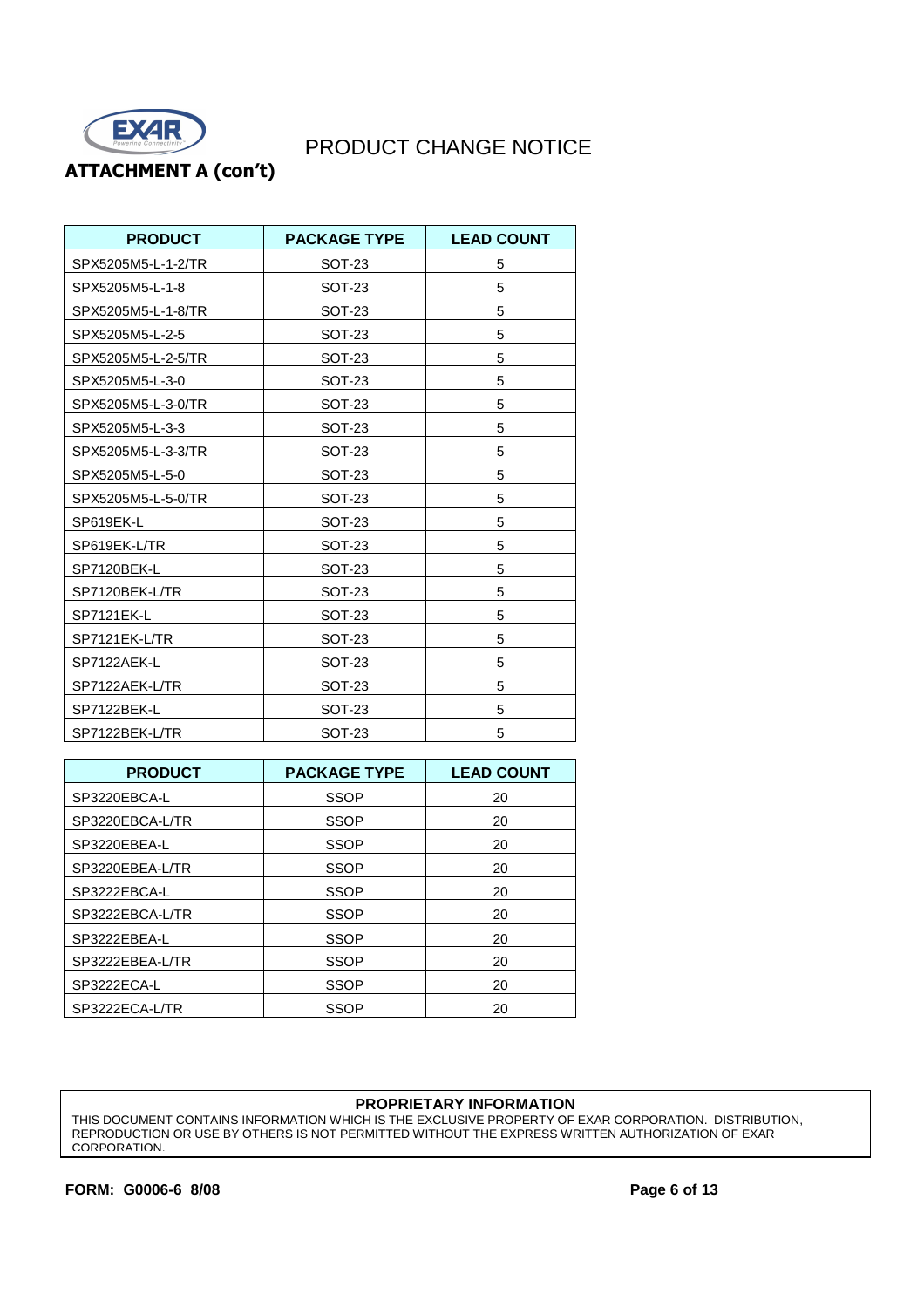

## **ATTACHMENT A (con't)**

| <b>PRODUCT</b>  | <b>PACKAGE TYPE</b> | <b>LEAD COUNT</b> |
|-----------------|---------------------|-------------------|
| SP3222EEA-L     | <b>SSOP</b>         | 20                |
| SP3222EEA-L/TR  | <b>SSOP</b>         | 20                |
| SP3222EUCA-L    | SSOP                | 20                |
| SP3222EUCA-L/TR | SSOP                | 20                |
| SP3222EUEA-L    | <b>SSOP</b>         | 20                |
| SP3222EUEA-L/TR | SSOP                | 20                |
| SP3223EBCA-L    | <b>SSOP</b>         | 20                |
| SP3223EBCA-L/TR | <b>SSOP</b>         | 20                |
| SP3223EBEA-L    | SSOP                | 20                |
| SP3223EBEA-L    | SSOP                | 20                |
| SP3223ECA-L     | <b>SSOP</b>         | 20                |
| SP3223ECA-L/TR  | SSOP                | 20                |
| SP3223EEA-L     | SSOP                | 20                |
| SP3223EEA-L/TR  | SSOP                | 20                |
| SP3223EUCA-L    | SSOP                | 20                |
| SP3223EUCA-L/TR | SSOP                | 20                |
| SP3223EUEA-L    | SSOP                | 20                |
| SP3223EUEA-L/TR | SSOP                | 20                |
| SP3224ECA-L     | SSOP                | 20                |
| SP3224ECA-L/TR  | SSOP                | 20                |
| SP3224EEA-L     | SSOP                | 20                |
| SP3224EEA-L/TR  | SSOP                | 20                |
| SP3225ECA-L     | SSOP                | 20                |
| SP3225ECA-L/TR  | <b>SSOP</b>         | 20                |
| SP3225EEA-L     | SSOP                | 20                |
| SP3225EEA-L/TR  | <b>SSOP</b>         | 20                |
| SP385ECA-L      | SSOP                | 20                |
| SP385ECA-L/TR   | SSOP                | 20                |
| SP385EEA-L      | <b>SSOP</b>         | 20                |
| SP385EEA-L/TR   | <b>SSOP</b>         | 20                |

#### **PROPRIETARY INFORMATION**

THIS DOCUMENT CONTAINS INFORMATION WHICH IS THE EXCLUSIVE PROPERTY OF EXAR CORPORATION. DISTRIBUTION, REPRODUCTION OR USE BY OTHERS IS NOT PERMITTED WITHOUT THE EXPRESS WRITTEN AUTHORIZATION OF EXAR CORPORATION.

**FORM: G0006-6 8/08 Page 7 of 13**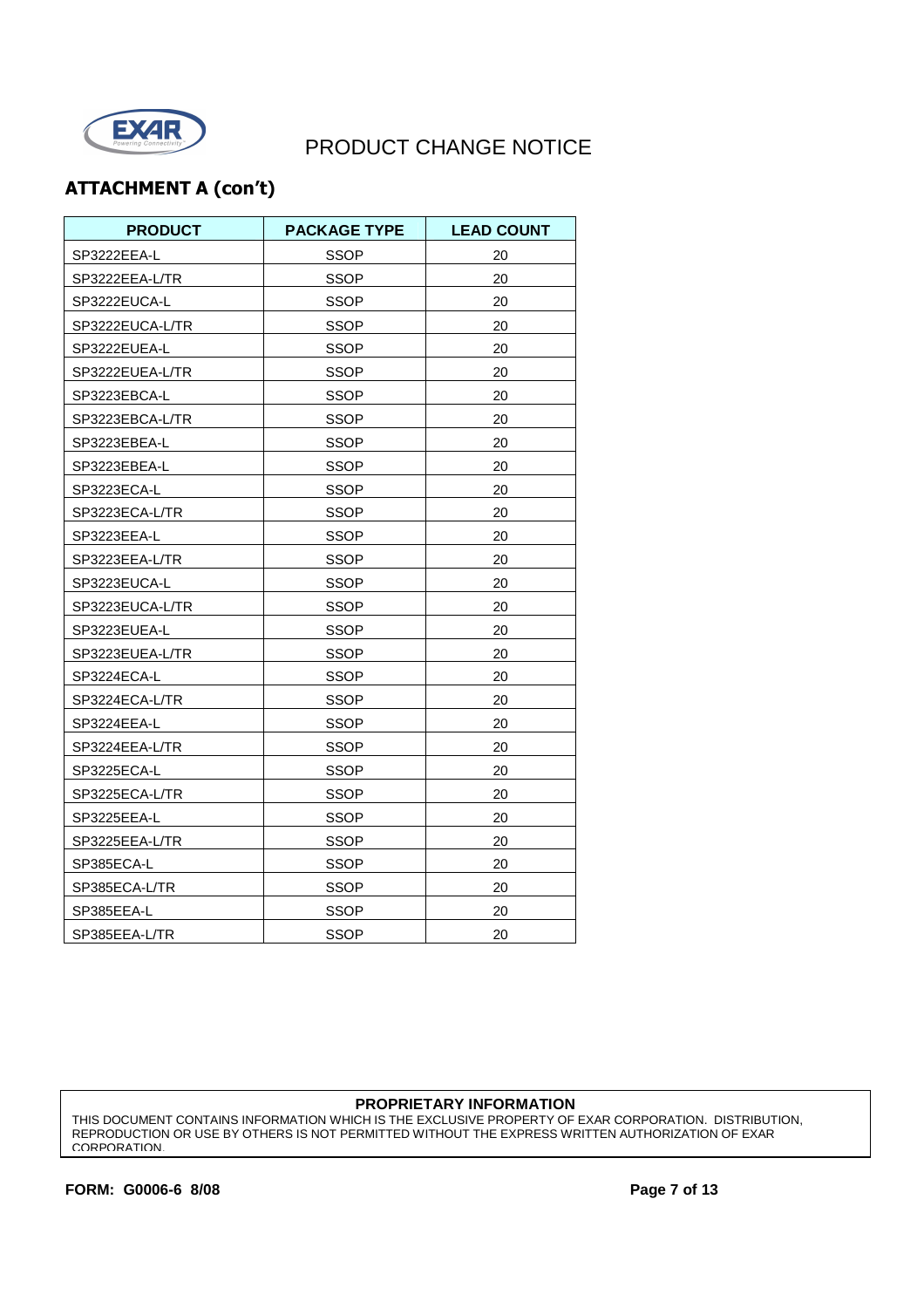

### **ATTACHMENT A (con't)**

| <b>PRODUCT</b> | <b>PACKAGE TYPE</b> | <b>LEAD COUNT</b> |
|----------------|---------------------|-------------------|
| SP206CA-L      | <b>SSOP</b>         | 24                |
| SP206CA-L/TR   | <b>SSOP</b>         | 24                |
| SP206EA-L      | <b>SSOP</b>         | 24                |
| SP206EA-L/TR   | <b>SSOP</b>         | 24                |
| SP207CA-L      | <b>SSOP</b>         | 24                |
| SP207CA-L/TR   | <b>SSOP</b>         | 24                |
| SP207ECA-L     | <b>SSOP</b>         | 24                |
| SP207ECA-L/TR  | <b>SSOP</b>         | 24                |
| SP207EEA-L     | <b>SSOP</b>         | 24                |
| SP207EEA-L/TR  | <b>SSOP</b>         | 24                |
| SP208CA-L      | <b>SSOP</b>         | 24                |
| SP208CA-L/TR   | <b>SSOP</b>         | 24                |
| SP208EA-L      | <b>SSOP</b>         | 24                |
| SP208EA-L/TR   | <b>SSOP</b>         | 24                |
| SP208ECA-L     | <b>SSOP</b>         | 24                |
| SP208ECA-L/TR  | <b>SSOP</b>         | 24                |
| SP208EEA-L     | <b>SSOP</b>         | 24                |
| SP208EEA-L/TR  | <b>SSOP</b>         | 24                |
| SP208EHCA-L    | <b>SSOP</b>         | 24                |
| SP208EHCA-L/TR | <b>SSOP</b>         | 24                |
| SP208EHEA-L    | <b>SSOP</b>         | 24                |
| SP208EHEA-L/TR | <b>SSOP</b>         | 24                |

| <b>PRODUCT</b> | <b>PACKAGE TYPE</b> | <b>LEAD COUNT</b> |
|----------------|---------------------|-------------------|
| SP211CA-L      | <b>SSOP</b>         | 28                |
| SP211CA-L/TR   | <b>SSOP</b>         | 28                |
| SP211EA-L      | SSOP                | 28                |
| SP211EA-L/TR   | <b>SSOP</b>         | 28                |
| SP211ECA-L     | <b>SSOP</b>         | 28                |
| SP211ECA-L/TR  | SSOP                | 28                |
| SP211EEA-L     | SSOP                | 28                |
| SP211EEA-L/TR  | <b>SSOP</b>         | 28                |
| SP211EHCA-L    | <b>SSOP</b>         | 28                |
| SP211EHCA-L/TR | SSOP                | 28                |

#### **PROPRIETARY INFORMATION**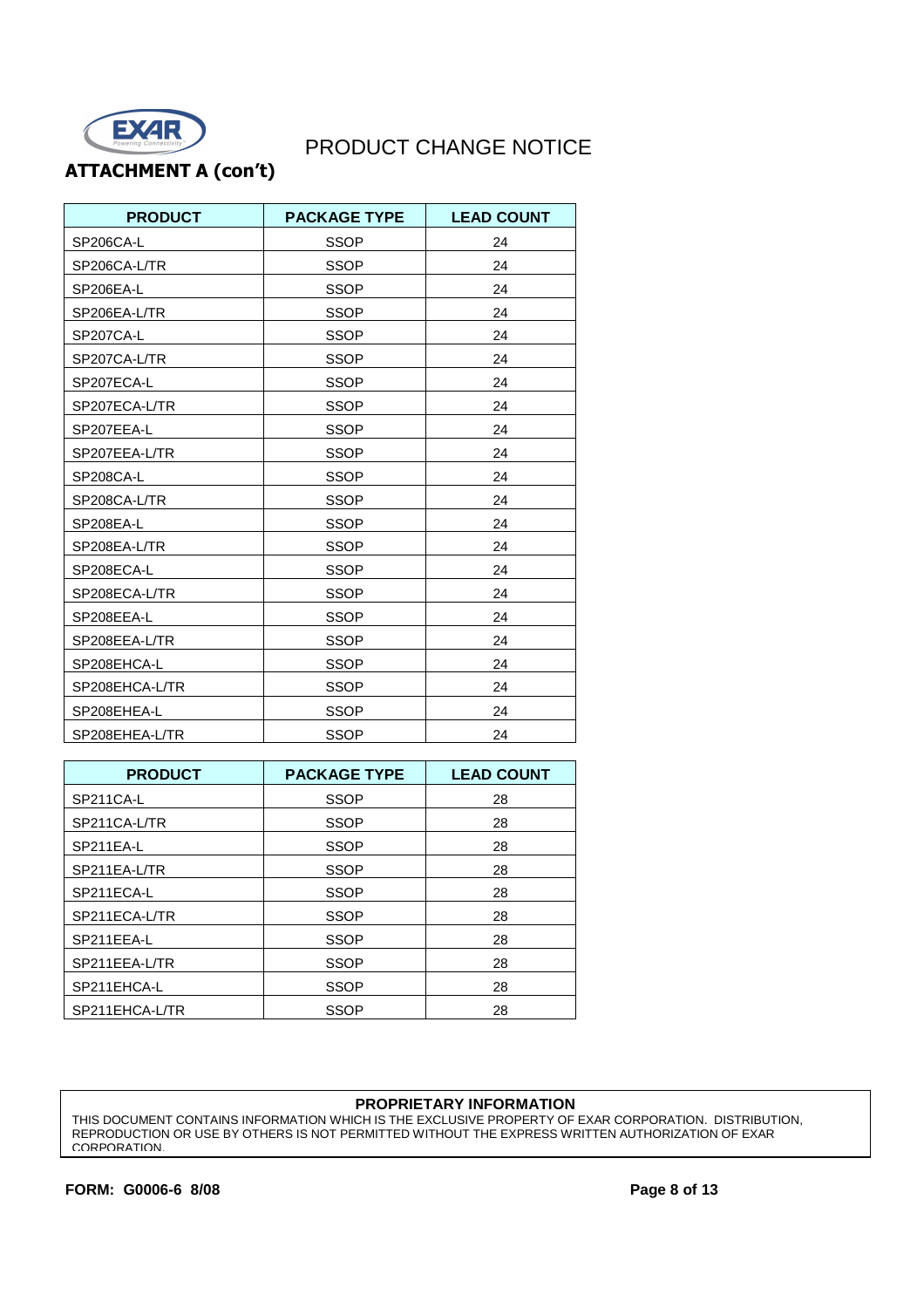

## **ATTACHMENT A (con't)**

| <b>PRODUCT</b>  | <b>PACKAGE TYPE</b> | <b>LEAD COUNT</b> |
|-----------------|---------------------|-------------------|
| SP211EHEA-L     | <b>SSOP</b>         | 28                |
| SP211EHEA-L/TR  | SSOP                | 28                |
| SP213ECA-L      | <b>SSOP</b>         | 28                |
| SP213ECA-L/TR   | SSOP                | 28                |
| SP213EEA-L      | SSOP                | 28                |
| SP213EEA-L/TR   | SSOP                | 28                |
| SP213EHCA-L     | SSOP                | 28                |
| SP213EHCA-L/TR  | <b>SSOP</b>         | 28                |
| SP213EHEA-L     | SSOP                | 28                |
| SP213EHEA-L/TR  | <b>SSOP</b>         | 28                |
| SP3238ECA-L     | SSOP                | 28                |
| SP3238ECA-L/TR  | <b>SSOP</b>         | 28                |
| SP3238EEA-L     | SSOP                | 28                |
| SP3238EEA-L/TR  | <b>SSOP</b>         | 28                |
| SP3239ECA-L     | <b>SSOP</b>         | 28                |
| SP3239ECA-L/TR  | SSOP                | 28                |
| SP3239EEA-L     | <b>SSOP</b>         | 28                |
| SP3239EEA-L/TR  | <b>SSOP</b>         | 28                |
| SP3243EBCA-L    | SSOP                | 28                |
| SP3243EBCA-L/TR | <b>SSOP</b>         | 28                |
| SP3243EBEA-L    | SSOP                | 28                |
| SP3243EBEA-L/TR | <b>SSOP</b>         | 28                |
| SP3243ECA-L     | <b>SSOP</b>         | 28                |
| SP3243ECA-L/TR  | SSOP                | 28                |
| SP3243EEA-L     | <b>SSOP</b>         | 28                |
| SP3243EEA-L/TR  | <b>SSOP</b>         | 28                |
| SP3243EHCA-L    | <b>SSOP</b>         | 28                |
| SP3243EHCA-L/TR | SSOP                | 28                |
| SP3243EHEA-L    | <b>SSOP</b>         | 28                |
| SP3243EHEA-L/TR | <b>SSOP</b>         | 28                |
| SP3243EUCA-L    | SSOP                | 28                |
| SP3243EUCA-L/TR | SSOP                | 28                |
| SP3243EUEA-L    | <b>SSOP</b>         | 28                |
| SP3243EUEA-L/TR | SSOP                | 28                |
| SP3244ECA-L     | SSOP                | 28                |

#### **PROPRIETARY INFORMATION**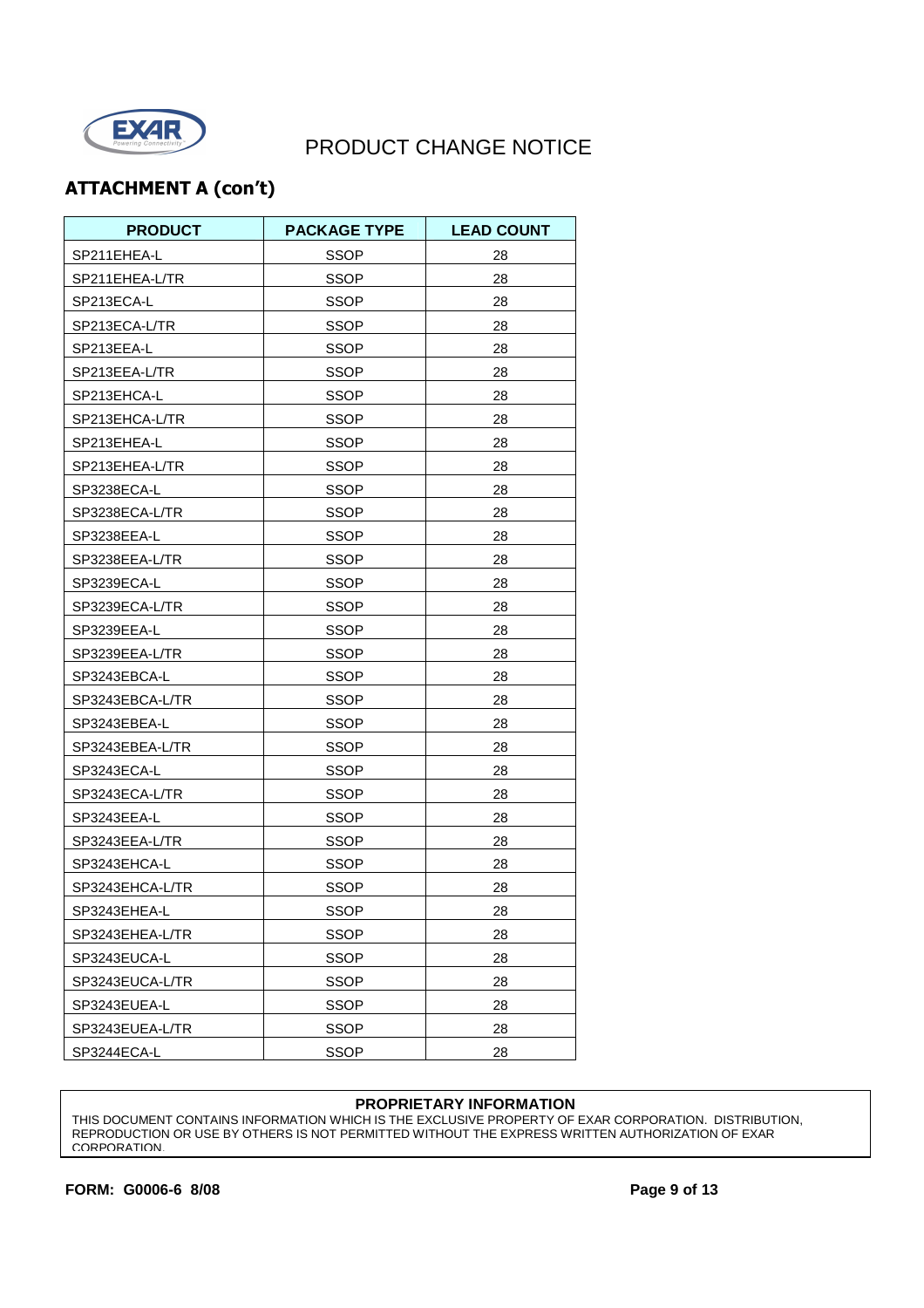

## **ATTACHMENT A (con't)**

| <b>PRODUCT</b> | <b>PACKAGE TYPE</b> | <b>LEAD COUNT</b> |
|----------------|---------------------|-------------------|
| SP3244ECA-L/TR | SSOP                | 28                |
| SP3244EEA-L    | <b>SSOP</b>         | 28                |
| SP3244EEA-L/TR | SSOP                | 28                |
| SP3245ECA-L    | SSOP                | 28                |
| SP3245ECA-L/TR | SSOP                | 28                |
| SP3245EEA-L    | SSOP                | 28                |
| SP3245EEA-L/TR | SSOP                | 28                |
| SP3247ECA-L    | SSOP                | 28                |
| SP3247ECA-L/TR | <b>SSOP</b>         | 28                |
| SP3247EEA-L    | SSOP                | 28                |
| SP3247EEA-L/TR | SSOP                | 28                |

| <b>PRODUCT</b>  | <b>PACKAGE TYPE</b> | <b>LEAD COUNT</b> |
|-----------------|---------------------|-------------------|
| SP5301CY-L      | <b>TSSOP</b>        | 14                |
| SP5301CY-L/TR   | <b>TSSOP</b>        | 14                |
| SP6128AEY-L     | <b>TSSOP</b>        | 14                |
| SP6128AEY-L/TR  | <b>TSSOP</b>        | 14                |
| SP6128AHY-L     | <b>TSSOP</b>        | 14                |
| SP6128AHY-L/TR  | <b>TSSOP</b>        | 14                |
| SP6128ASEY-L    | <b>TSSOP</b>        | 14                |
| SP6128ASEY-L/TR | TSSOP               | 14                |

| SP3249ECY-L    | <b>TSSOP</b> | 24 |
|----------------|--------------|----|
| SP3249ECY-L/TR | <b>TSSOP</b> | 24 |
| SP3249EEY-L    | <b>TSSOP</b> | 24 |
| SP3249EEY-L/TR | <b>TSSOP</b> | 24 |

| SP2209EEY-L    | ⊤ee∩d | 38 |
|----------------|-------|----|
| SP2209EEY-L/TR | теель | 38 |

#### **PROPRIETARY INFORMATION**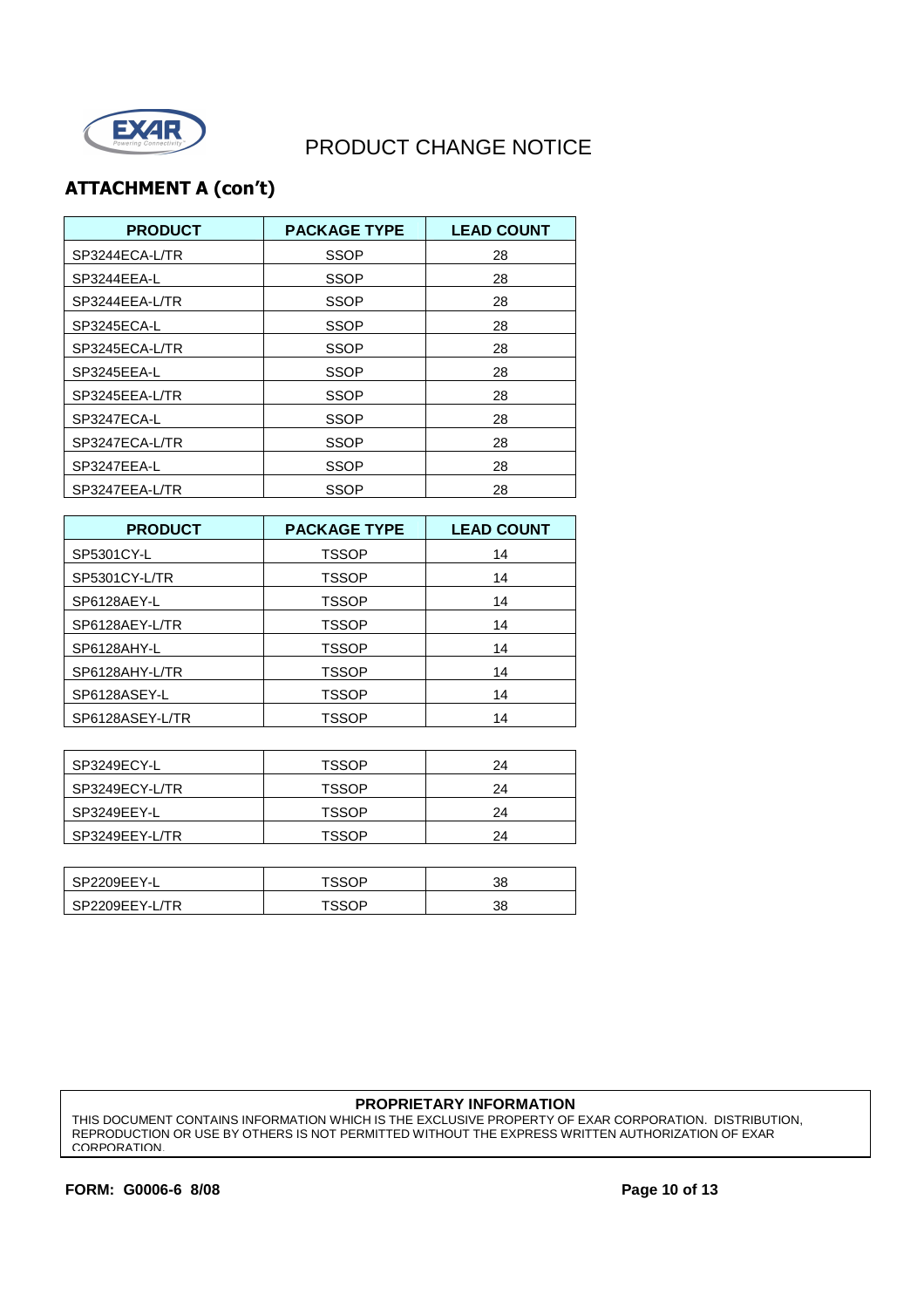

### **ATTACHMENT A (con't)**

| <b>PRODUCT</b>    | <b>PACKAGE TYPE</b> | <b>LEAD COUNT</b> |
|-------------------|---------------------|-------------------|
| XR20M1170IG16-F   | <b>TSSOP</b>        | 16                |
| XR20M1170IG16     | TSSOP               | 16                |
| XR20M1170IG16TR-F | TSSOP               | 16                |
| XRT91L33AIG-F     | <b>TSSOP</b>        | 20                |
| XRT91L33AIGTR-F   | TSSOP               | 20                |
| XRT91L33IG-F      | <b>TSSOP</b>        | 20                |
| XRT91L33IGTR-F    | <b>TSSOP</b>        | 20                |
| XR20M1170IG24-F   | <b>TSSOP</b>        | 24                |
| XR20M1170IG24     | <b>TSSOP</b>        | 24                |
| XRT59L81IG-F      | <b>TSSOP</b>        | 28                |
| <b>XRT59L81IG</b> | <b>TSSOP</b>        | 28                |
| XRT59L81IGTR-F    | <b>TSSOP</b>        | 28                |
| XRT59L81IGTR      | <b>TSSOP</b>        | 28                |
| XRT85L61IG-F      | <b>TSSOP</b>        | 28                |
| <b>XRT85L61IG</b> | <b>TSSOP</b>        | 28                |
| XRT85L61IGTR-F    | <b>TSSOP</b>        | 28                |
| XR20M1172IG28-F   | <b>TSSOP</b>        | 28                |
| XR20M1172IG28     | <b>TSSOP</b>        | 28                |
| XR20M1172IG28TR-F | <b>TSSOP</b>        | 28                |
| XRD9818ACG-F      | <b>TSSOP</b>        | 28                |
| XRD9818ACG        | <b>TSSOP</b>        | 28                |
| XRD9818ACGTR-F    | <b>TSSOP</b>        | 28                |
| XRD9818ACGTR      | <b>TSSOP</b>        | 28                |
| XRD98L59AIG-F     | <b>TSSOP</b>        | 28                |
| XRD98L59AIGTR-F   | TSSOP               | 28                |
| XRD98L59AIGSJ-F   | <b>TSSOP</b>        | 28                |
| XRD98L59AIGSJ     | <b>TSSOP</b>        | 28                |

#### **PROPRIETARY INFORMATION**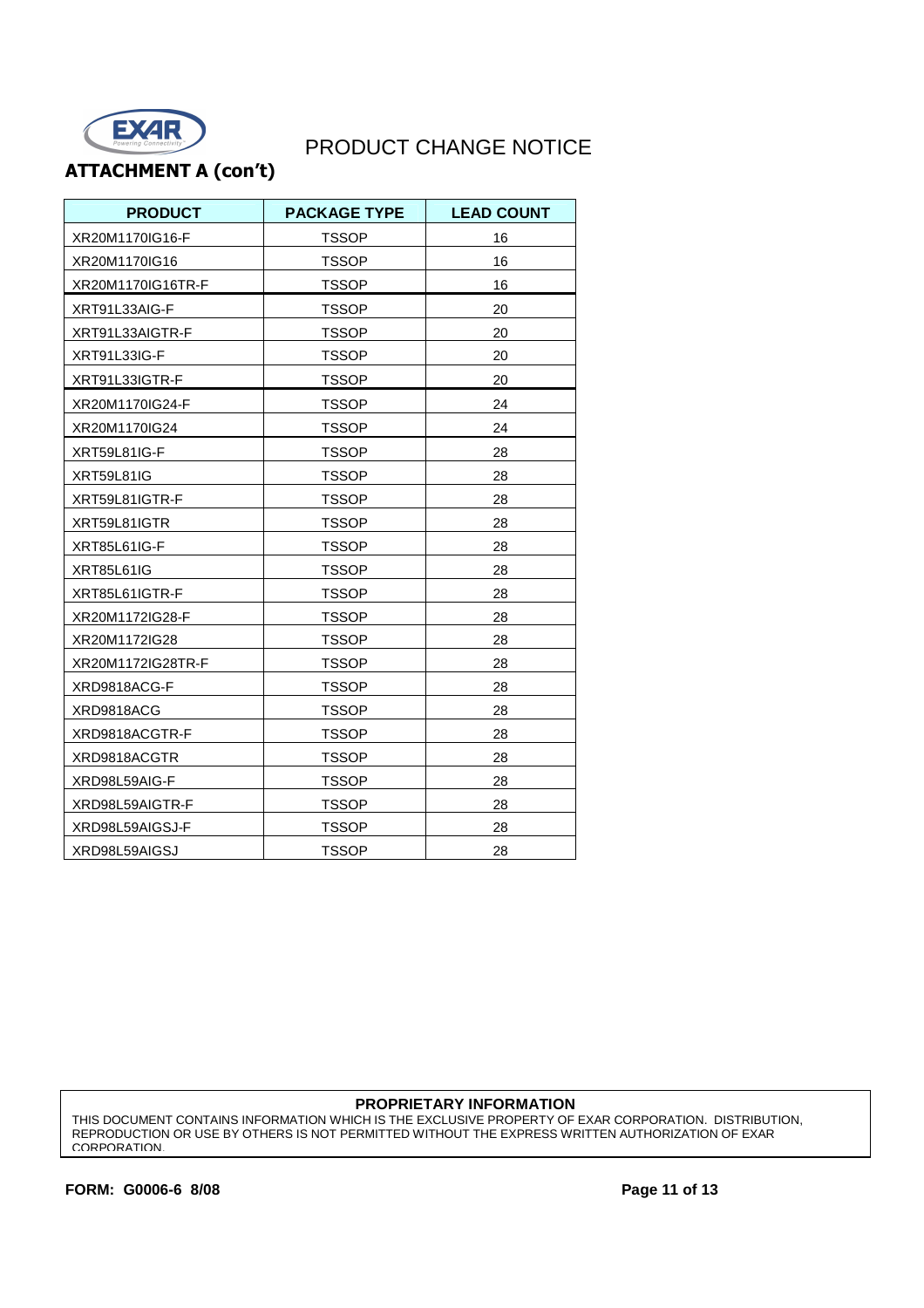

## **ATTACHMENT A (con't)**

| <b>PRODUCT</b>  | <b>PACKAGE TYPE</b> | <b>LEAD COUNT</b> |
|-----------------|---------------------|-------------------|
| SP3238AECY-L    | <b>TSSOP</b>        | 28                |
| SP3238AECY-L/TR | TSSOP               | 28                |
| SP3238AEEY-L    | TSSOP               | 28                |
| SP3238AEEY-L/TR | TSSOP               | 28                |
| SP3238ECY-L     | TSSOP               | 28                |
| SP3238ECY-L/TR  | <b>TSSOP</b>        | 28                |
| SP3238EEY-L     | TSSOP               | 28                |
| SP3238EEY-L/TR  | <b>TSSOP</b>        | 28                |
| SP3243EBCY-L    | TSSOP               | 28                |
| SP3243EBCY-L/TR | TSSOP               | 28                |
| SP3243EBEY-L    | TSSOP               | 28                |
| SP3243EBEY-L/TR | TSSOP               | 28                |
| SP3243ECY-L     | TSSOP               | 28                |
| SP3243ECY-L/TR  | TSSOP               | 28                |
| SP3243EEY-L     | TSSOP               | 28                |
| SP3243EEY-L/TR  | <b>TSSOP</b>        | 28                |
| SP3243EUCY-L    | <b>TSSOP</b>        | 28                |
| SP3243EUCY-L/TR | <b>TSSOP</b>        | 28                |
| SP3243EUEY-L    | TSSOP               | 28                |
| SP3243EUEY-L/TR | TSSOP               | 28                |
| SP3244ECY-L     | <b>TSSOP</b>        | 28                |
| SP3244ECY-L/TR  | <b>TSSOP</b>        | 28                |
| SP3244EEY-L     | TSSOP               | 28                |
| SP3244EEY-L/TR  | TSSOP               | 28                |
| SP3245ECY-L     | <b>TSSOP</b>        | 28                |
| SP3245ECY-L/TR  | TSSOP               | 28                |
| SP3245EEY-L     | <b>TSSOP</b>        | 28                |
| SP3245EEY-L/TR  | TSSOP               | 28                |
| SP3247ECY-L     | TSSOP               | 28                |
| SP3247ECY-L/TR  | TSSOP               | 28                |
| SP3247EEY-L     | <b>TSSOP</b>        | 28                |
| SP3247EEY-L/TR  | <b>TSSOP</b>        | 28                |
| SP3243EBCY-G/TR | TSSOP               | 28                |

#### **PROPRIETARY INFORMATION**